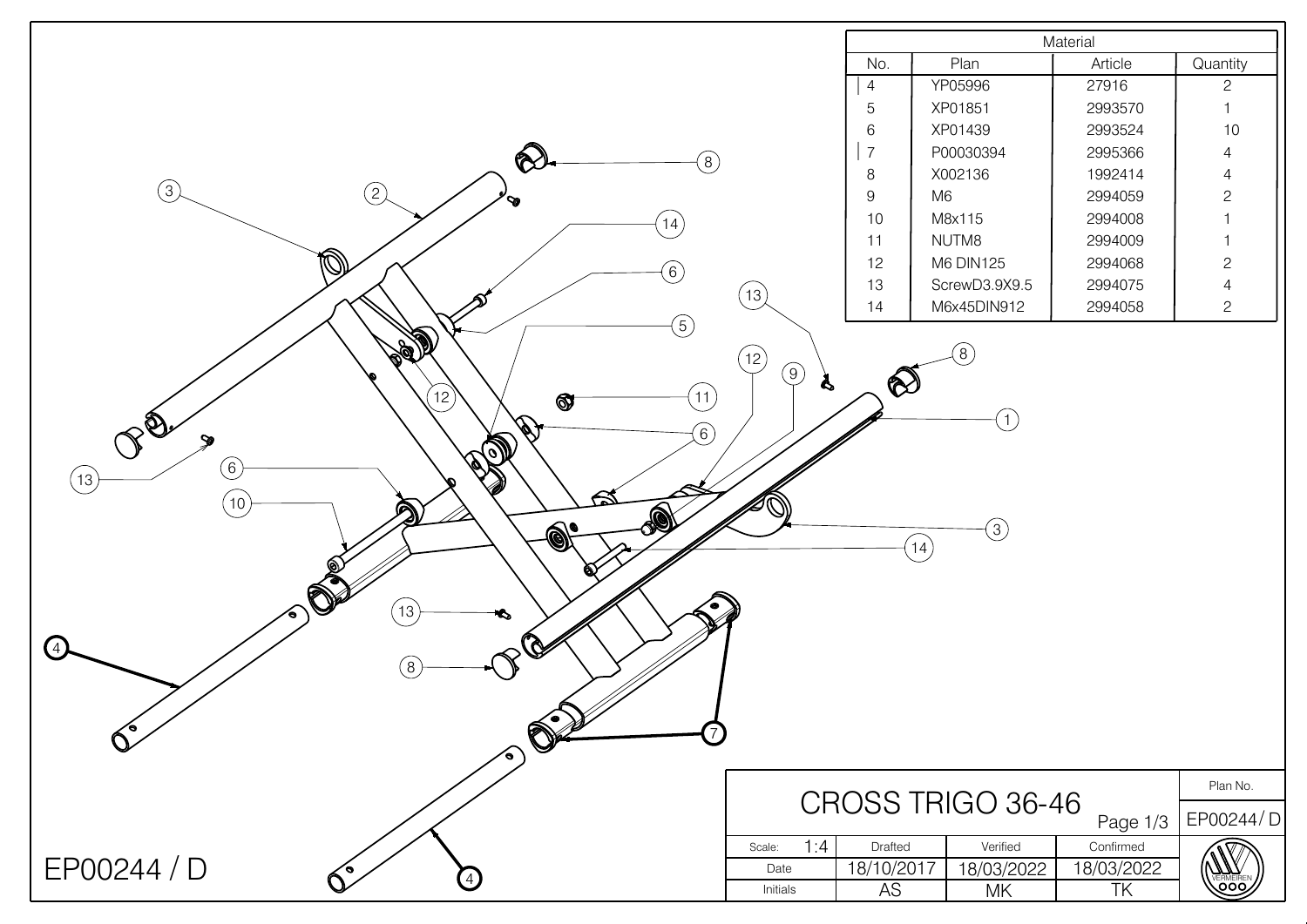|                | Material    |                |                | Material     |            |                | Material                |              |                |                   |                |
|----------------|-------------|----------------|----------------|--------------|------------|----------------|-------------------------|--------------|----------------|-------------------|----------------|
| No.            | Plan        | Article        | Quantity       | No.          | Plan       | Article        | Quantity                | No.          | Plan           | Article           | Quantity       |
|                |             | Width 36cm     |                |              | Width 40cm |                |                         |              |                | Width 44cm        |                |
|                | YP06850     | 2756565 (36cm) |                |              | YP06757    | 2753665 (36cm) |                         | 1.           | YP08555        | 2620165 (36cm)    | 1              |
|                | YP06849     | 2756465 (38cm) | -1             |              | YP06756    | 2753565 (38cm) | $\mathbf{1}$            |              | YP06729        | 2741765 (38cm)    | -1             |
|                | YP06848     | 2756365 (40cm) |                |              | YP06755    | 2753465 (40cm) | $\mathbf 1$             |              | YP06728        | 2741665 (40cm)    |                |
|                | YP06847     | 2756265 (42cm) |                |              | YP06754    | 2753365 (42cm) | 1                       |              | YP06727        | 2741565 (42cm)    |                |
|                | YP06846     | 2756165 (44cm) |                |              | YP06753    | 2753265 (44cm) | 1                       |              | YP06726        | 2741465 (44cm)    |                |
|                | YP06845     | 2756065 (46cm) |                |              | YP06752    | 2753165 (46cm) | 1                       |              | YP06725        | 2741365 (46cm)    |                |
|                | YP06844     | 2755965 (48cm) | -1             |              | YP06751    | 2753065 (48cm) | 1                       |              | YP06724        | 2741265 (48cm)    |                |
|                | YP05650     | 2720265 (50cm) |                |              | YP05652    | 2720465 (50cm) | 1                       |              | YP05653        | 2720665 (50cm)    |                |
| $\mathbf{2}$   | YP06843     | 2755865 (36cm) |                | $\mathbf{2}$ | YP06750    | 2752965 (36cm) | 1                       | $\mathbf{2}$ | YP08556        | 2620265 (36cm)    |                |
|                | YP06842     | 2755765 (38cm) | -1             |              | YP06749    | 2752865 (38cm) | 1                       |              | YP06723        | 2742365 (38cm)    |                |
|                | YP06841     | 2755665 (40cm) |                |              | YP06748    | 2752765 (40cm) | 1                       |              | YP06722        | 2742265 (40cm)    |                |
|                | YP06840     | 2755565 (42cm) |                |              | YP06747    | 2752665 (42cm) | 1                       |              | YP06721        | 2742165 (42cm)    |                |
|                | YP06839     | 2755465 (44cm) |                |              | YP06746    | 2752565 (44cm) | $\mathbf 1$             |              | YP06720        | 2742065 (44cm)    |                |
|                | YP06838     | 2755365 (46cm) |                |              | YP06745    | 2752465 (46cm) | 1                       |              | YP06719        | 2741965 (46cm)    |                |
|                | YP06837     | 2755265 (48cm) | -1             |              | YP06744    | 2752365 (48cm) | 1                       |              | YP06718        | 2741865 (48cm)    |                |
|                | YP05658     | 2721065 (50cm) |                |              | YP05660    | 2721265 (50cm) | 1                       |              | YP05662        | 2721465 (50cm)    |                |
| 3              | YP05691     | 2719865        | 2              | 3            | YP05692    | 2719965        | $\mathbf{2}$            | 3            | YP05693        | 2720065           | $\overline{c}$ |
|                | Width 38cm  |                |                |              |            | Width 42cm     |                         |              |                |                   |                |
|                | YP06836     | 2754465 (36cm) | $\mathbf{1}$   |              | YP06743    | 2751565 (36cm) | $\mathbf{1}$            |              |                |                   |                |
|                | YP06835     | 2754365 (38cm) | $\mathbf 1$    |              | YP06742    | 2751465 (38cm) | $\overline{\mathbf{1}}$ |              |                |                   |                |
|                | YP06834     | 2754265 (40cm) | -1             |              | YP06741    | 2751365 (40cm) | $\mathbf{1}$            |              |                |                   |                |
|                | YP06833     | 2754165 (42cm) | -1             |              | YP06740    | 2751265 (42cm) | $\mathbf 1$             |              |                |                   |                |
|                | YP06832     | 2754065 (44cm) | -1             |              | YP06739    | 2751165 (44cm) | 1                       |              |                |                   |                |
|                | YP06831     | 2753965 (46cm) | -1             |              | YP06738    | 2751065 (46cm) | $\mathbf{1}$            |              |                |                   |                |
|                | YP06830     | 2753865 (48cm) | -1             |              | YP06737    | 2750965 (48cm) | 1                       |              |                |                   |                |
|                | YP05651     | 2720365 (50cm) | -1             |              | YP05653    | 2720565 (50cm) | 1                       |              |                |                   |                |
| $\overline{c}$ | YP06829     | 2755165 (36cm) |                | $\mathbf{2}$ | YP06736    | 2752265 (36cm) | 1                       |              |                |                   |                |
|                | YP06828     | 2755065 (38cm) | $\overline{1}$ |              | YP06735    | 2752165 (38cm) | $\mathbf 1$             |              |                |                   |                |
|                | YP06827     | 2754965 (40cm) |                |              | YP06734    | 2752065 (40cm) | 1                       |              |                |                   |                |
|                | YP06826     | 2754865 (42cm) |                |              | YP06733    | 2751965 (42cm) |                         |              |                |                   |                |
|                | YP06825     | 2754765 (44cm) |                |              | YP06732    | 2751865 (44cm) |                         |              |                |                   |                |
|                | YP06824     | 2754665 (46cm) |                |              | YP06731    | 2751765 (46cm) | 1                       |              |                |                   |                |
|                | YP06823     | 2754565 (48cm) |                |              | YP06730    | 2751665 (48cm) | 1                       |              |                | CROSS TRIGO 36-46 | Page 2/3       |
|                | YP05659     | 2721165 (50cm) |                |              | YP05661    | 2721365 (50cm) | 1                       | Scale:       | 1:4<br>Drafted | Verified          | Confirmed      |
| 3              | YP05691     | 2719865        | $\overline{c}$ | 3            | YP05692    | 2719965        | $\mathbf{2}$            | Date         | 18/10/2017     | 18/03/2022        | 18/03/2022     |
|                | EP00244 / D |                |                |              |            |                |                         | Initials     | AS             | MK                | TK             |